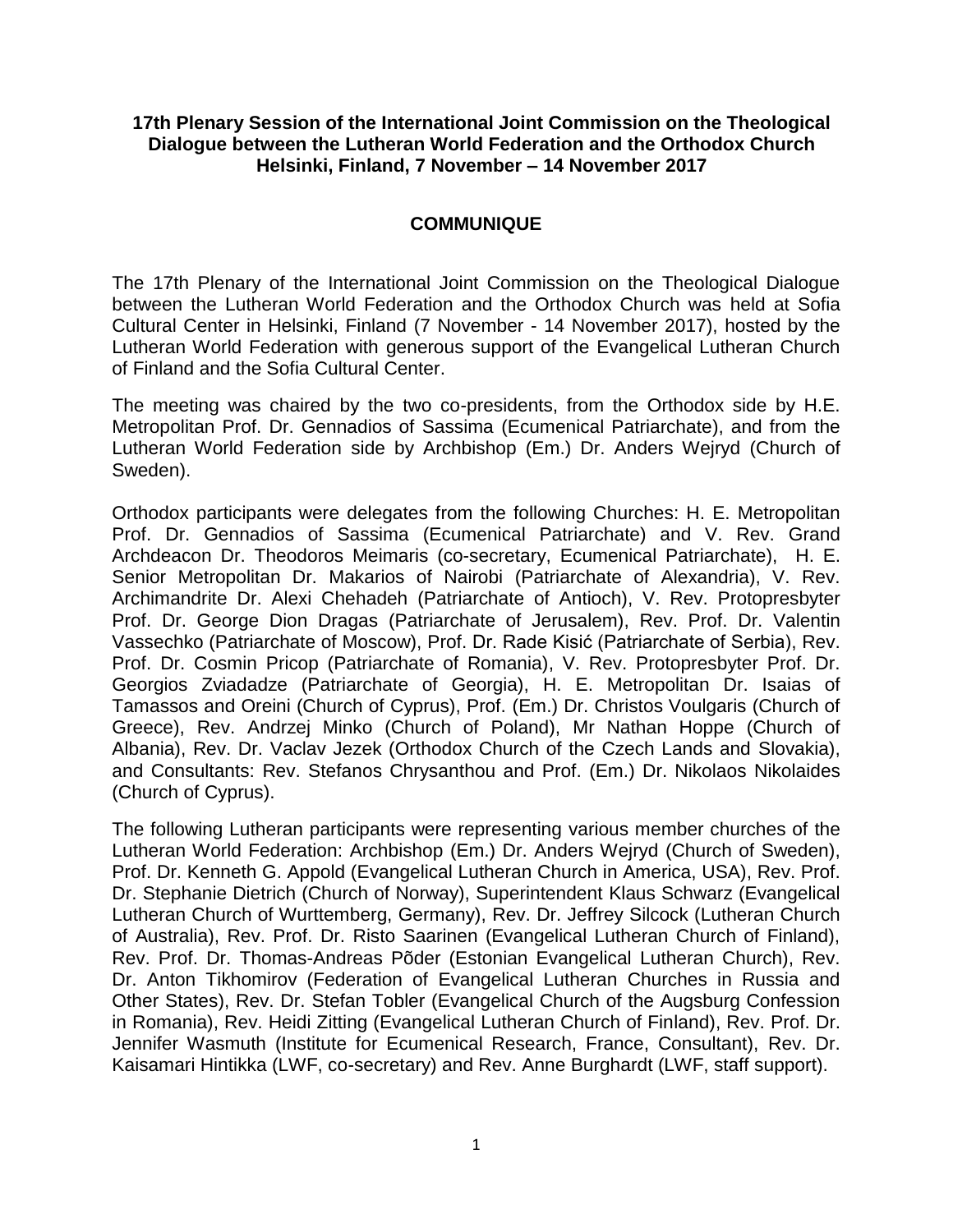Ms Tiina Kinnunen and Mr Tapio Juntunen, students from the University of Eastern Finland, served the Commission as stewards.

The Commission studied the Draft Common Statement from the Preparatory Committee held in Nicosia, Cyprus, 2016. The following remarks and observations on the Draft Statement were presented: on Sections I and II: "Hermeneutical approaches on the terminology and different understandings of a) 'Ministry', 'Ordained Ministry'/'Priesthood' and 'Service' (Diakonia) and b) Biblical foundations of 'Ordained Ministry'/'Priesthood'" (Rev. Dr. Jeffrey Silcock from Lutheran and Prof. Dr. Rade Kisić from Orthodox perspective); on Section III: "The Ordained Ministry/Priesthood in the Early Church and the Ecumenical Councils" (Rev. Prof. Dr. Stephanie Dietrich from Lutheran and the V. Rev. Archimandrite Dr. Alexi Chehadeh from Orthodox perspective); on Section V of the Nicosia 2016 Draft Statement: ''Theology and Practice of Ordination'' (Rev. Prof. Dr. Risto Saarinen from a Lutheran and H.E. Metropolitan Dr. Isaias of Tamassos from an Orthodox perspective); on Section VI: "The relationship between the Royal Priesthood and the Ordained Ministry/Priesthood" (Rev. Prof. Dr. Jennifer Wasmuth from Lutheran and Rev. Prof. Dr. Cosmin Pricop from Orthodox perspective); Section VII: "Episcopate and Apostolic Succession" (Rev. Prof. Dr. Thomas-Andreas Põder from Lutheran and Mr Nathan Hoppe from Orthodox perspective); on Section VIII: "The role and the place of women in the life of the Church and the ordination of women" (Prof. Dr. Kenneth G. Appold from Lutheran and V. Rev. Protopresbyter Prof. Dr. George Dragas from Orthodox perspective).

Following the discussions on the presented papers, the Commission assigned a Joint Drafting Committee, in order to finalize the Nicosia Statement in view of the presented papers and the discussions. A modified draft Statement was presented to the Commission and was amended and approved. This common Statement identified areas where Orthodox and Lutherans agree and disagree on several topics between the two traditions. In addition, the Commission had a thorough discussion on the future of the dialogue. It was decided that the main topic for discussions on the next phase will be ''the role of the Holy Spirit in the life of the Church''.

On Sunday, November 12, the Commission members participated in the consecration of the newly elected Bishop of Helsinki, Rev. Dr. Teemu Laajasalo at the Helsinki Lutheran Cathedral. They had also the opportunity to visit the Uspenskij Cathedral of the Finnish Orthodox Church in Helsinki.

On Monday, November 13, a Lutheran-Orthodox Seminar took place within the framework of the Joint Commission meeting, in commemoration of the 500<sup>th</sup> anniversary of the Reformation, under the theme "Legacy of the Reformation – Lutheran and Orthodox approaches". The Seminar was greeted by: the Archbishop of the Evangelical Lutheran Church of Finland, Dr. Kari Mäkinen; H.E. Metropolitan Ambrosius of Helsinki; the two co-presidents, H.E. Metropolitan Prof. Dr. Gennadios of Sassima (Ecumenical Patriarchate), and Archbishop (Em.) Anders Wejryd (Church of Sweden), and Rev. Dr. Mari-Anna Auvinen, General Secretary of the Finnish Council of Churches. Presentations were given by Rev. Dr. Martin Junge, General Secretary of the Lutheran